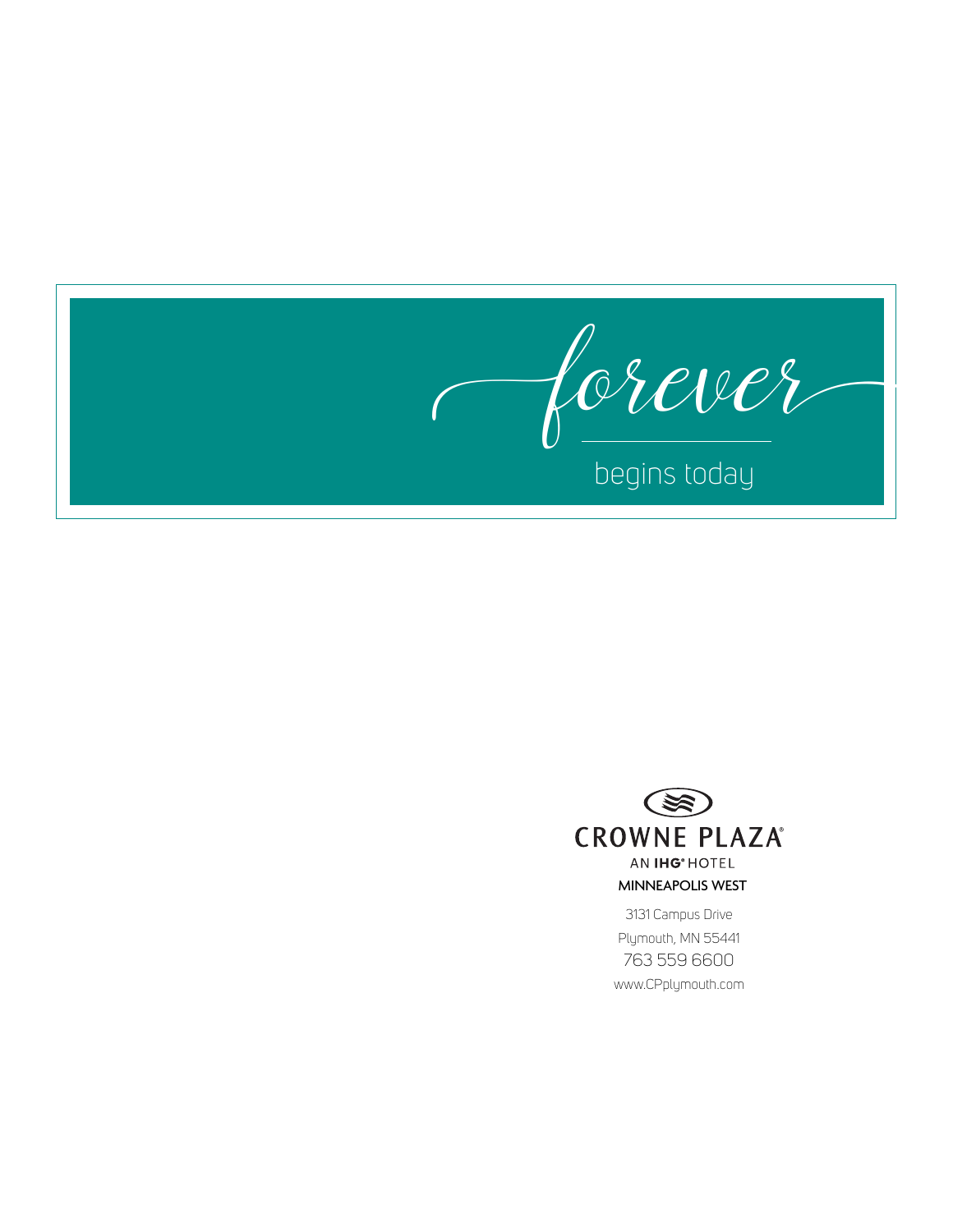All Wedding Packages at Crowne Plaza Minneapolis West include:

» Complimentary guest room for the couple the night of the wedding,

including breakfast for two the following morning & late checkout

- » Two complimentary standard guest rooms
- » Discounted guest room rates
- » IHG Business Rewards Points (Earn 3 points for every \$1.00 spent)
- » Complimentary Rehearsal Dinner Space (indoor or outdoor) & Gift Opening Space
- » Ballroom space until 1:00am
- » Complimentary wedding tasting for up to 4 people
- » Waived cake cutting fee
- » Tables and chairs
- » China, silver & glassware
- » 8-point White table linens
- » Black or White napkins
- » Three cylinder vases for centerpieces with votive candles
- » Dance floor
- » Staging for head table or band
- » Cylinder vases for bouquets on head table
- » Framed table numbers
- » Gift, guest book, cake, Dj, & head table with white taffeta skirting
- » Wireless Microphone for toasts & speeches
- » Complimentary self parking with more than 500 spaces
- » Waived bartender fee (\$500 minimum)
- » Dedicated banquet captain & staff throughout the evening
- » Discounted pricing for audio visual equipment
- » Complimentary guest room with dinner for two for your one year anniversary

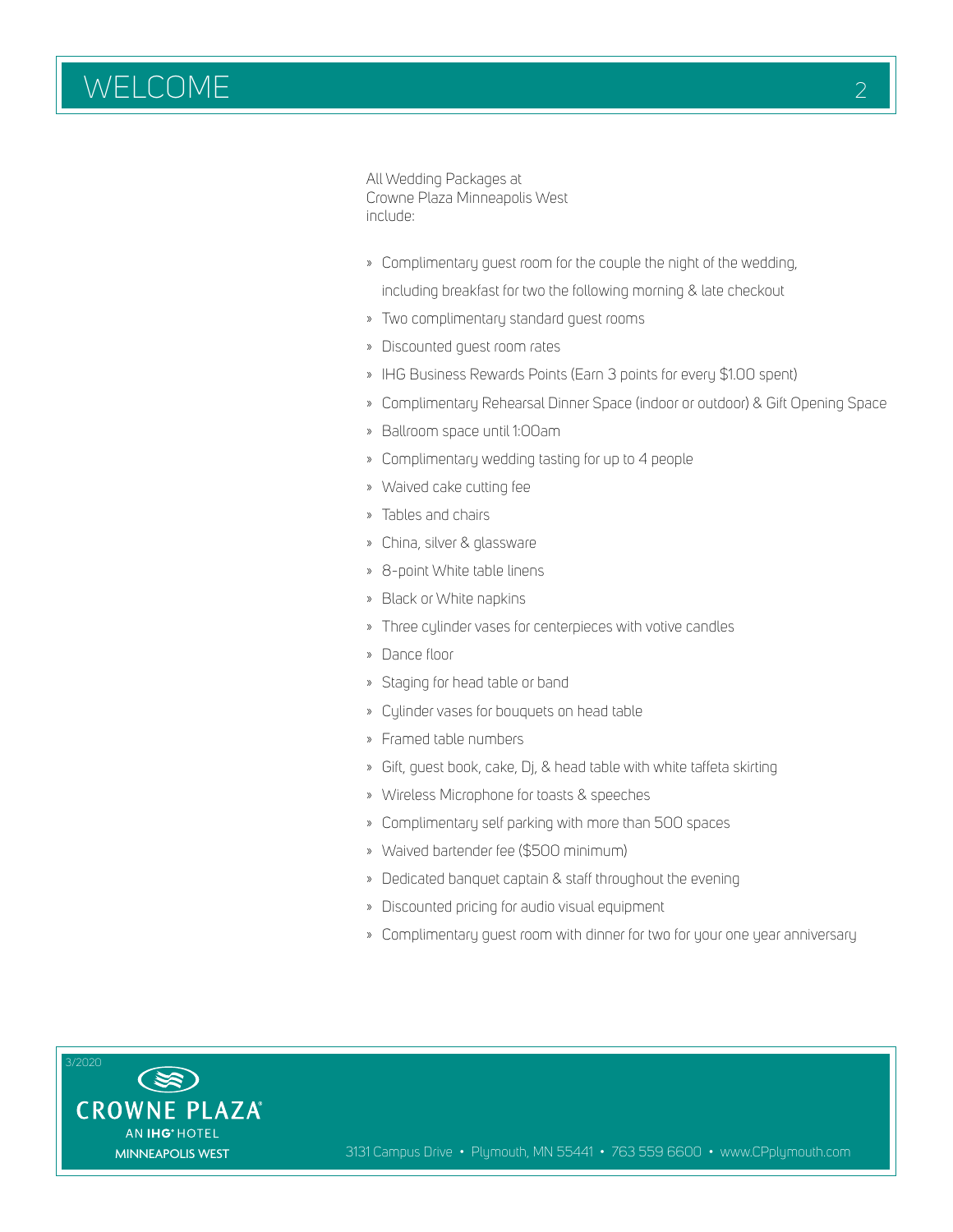# REHEARSAL PLATED DINNER ENTREES 3

All Entrees include: Baked rolls and butter, freshly brewed coffee and tea

#### SALAD: Choice of one

- » **House Salad**
- Mixed greens, tomatoes, carrots, cucumbers & croutons
- » **Caesar Salad** Hearts of romaine lettuce, Parmesan cheese, garlic croutons, Caesar Dressing
- » **Spinach Salad**

Strawberries, Candied Almonds, Goat Cheese with Raspberry Vinaigrette

### ENTREES: Choice of two

- » **Chicken Piccata** Lemon caper butter sauce
- » **Chicken Marsala** Glaze with mushrooms
- » **Pork Loin**
- Pear craisin salsa
- » **Braised Pot Roast**
- Pan gravy
- » **Sliced Sirloin**
	- Mushroom demi glace
- » **Butternut Squash Ravioli** (GF/Vegetarian) Butter cream sauce, walnuts, bleu cheese, tomatoes

### STARCH: Choice of one

- » Mashed Potatoes with Sour Cream & Chives
- » Sliced Red Skin Potatoes with Dill
- » Wild Rice Pilaf
- » Rosemary Roasted Potatoes

#### VEGETABLE: Choice of one

- » Honey Glazed Carrots with Golden Raisins
- » Green Beans with Red Peppers
- » Squash Medley
- » Steamed Broccoli

#### DESSERTS: Choice of two

- » Champagne Cake
- » New York Style Cheesecake
- » Flourless Chocolate Torte
- » Mocha Cake

28 / person



*All prices subject to service charge (24%) and applicable sales tax (7.525%). Prices subject to change. Menus and pricing applicable for rehearsal & Grooms Dinner only.*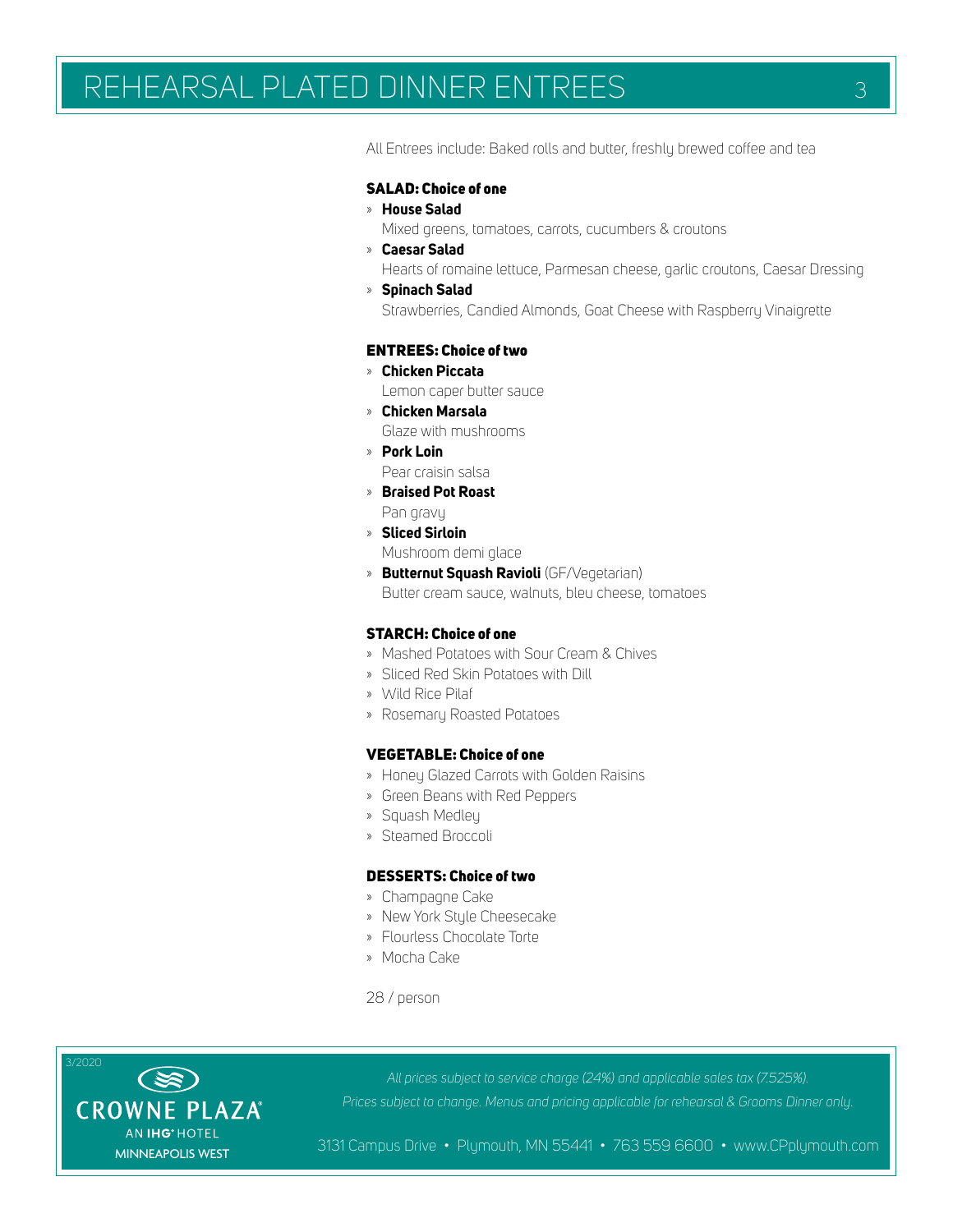# REHEARSAL DINNER BUFFETS 44

(Minimum of 30 guests – Maximum of 1.5 hours of service) All Buffets include: Freshly brewed coffee and tea

### ITALIAN DINNER BUFFET

- » Caesar Salad
- » Italian Pasta Salad
- » Garlic Breadsticks
- » Italian Sausage & Peppers
- » Farfalle with Marinara Sauce
- » Penne with Alfredo Sauce
- » Roasted Vegetable Medley
- » Tiramisu
- 29 / person

#### SOUTH OF THE BORDER DINNER BUFFET

- » Southern Salad with Tequila-Agave Vinaigrette
- » Chipotle Grilled Chicken
- » Marinated Pork Loin with Cilantro Poblano Crème
- » Seared Tilapia, Pineapple Pico de Gallo
- » Spanish Rice
- » Black Beans
- » Tortilla Chips
- » Tres Leches Torte
- 29 / person

### BBQ DINNER BUFFET

- » Coleslaw
- » Potato Salad
- » Fresh Fruit Medley
- » BBQ Pulled Pork
- » Beef Brisket
- » Boston Baked Beans
- » Jo Jo Potatoes
- » Cornbread
- » Warm Apple Crisp
- 30 / person

## MIDWEST DINNER BUFFET

- » Chef's Chop Salad
- » Macaroni Salad
- » Potato Crusted Walleye
- » Pot Roast
- » Mashed Potatoes with Sour Cream and Chives
- » Corn on the Cob
- » Bundt Cake
- 30 / person

*All prices subject to service charge (24%) and applicable sales tax (7.525%).*

*Prices subject to change. Menus and pricing applicable for rehearsal & Grooms Dinner only.*



3/2020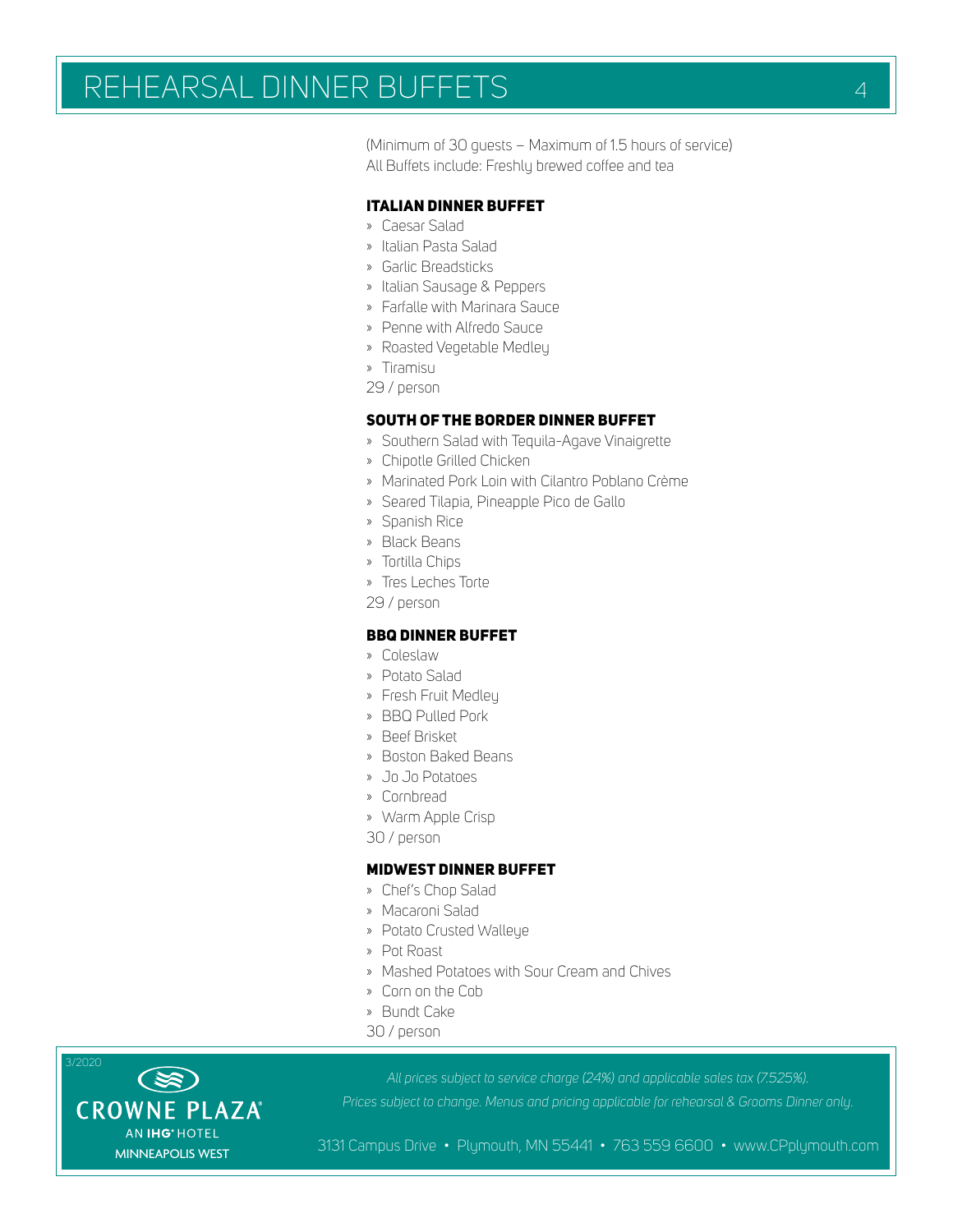# CEREMONY SPACE SERVICE SERVICE SERVICE SERVICE SERVICE SERVICE SERVICE SERVICE SERVICE SERVICE SERVICE SERVICE

Private ceremony space rental is available both indoor & outdoor.

CEREMONY FEE is \$850 (including tax & service charge)

Fee includes:

- » Private ceremony space
- » Setup and teardown of chairs
- » Microphone
- » Unity tables
- » Rehearsal space

Ask your Catering Sales Manager about pricing for the following:

- » Ceiling Draping
- » Chair Covers
- » Backdrops
- » Food and Beverage for the Bridal Party

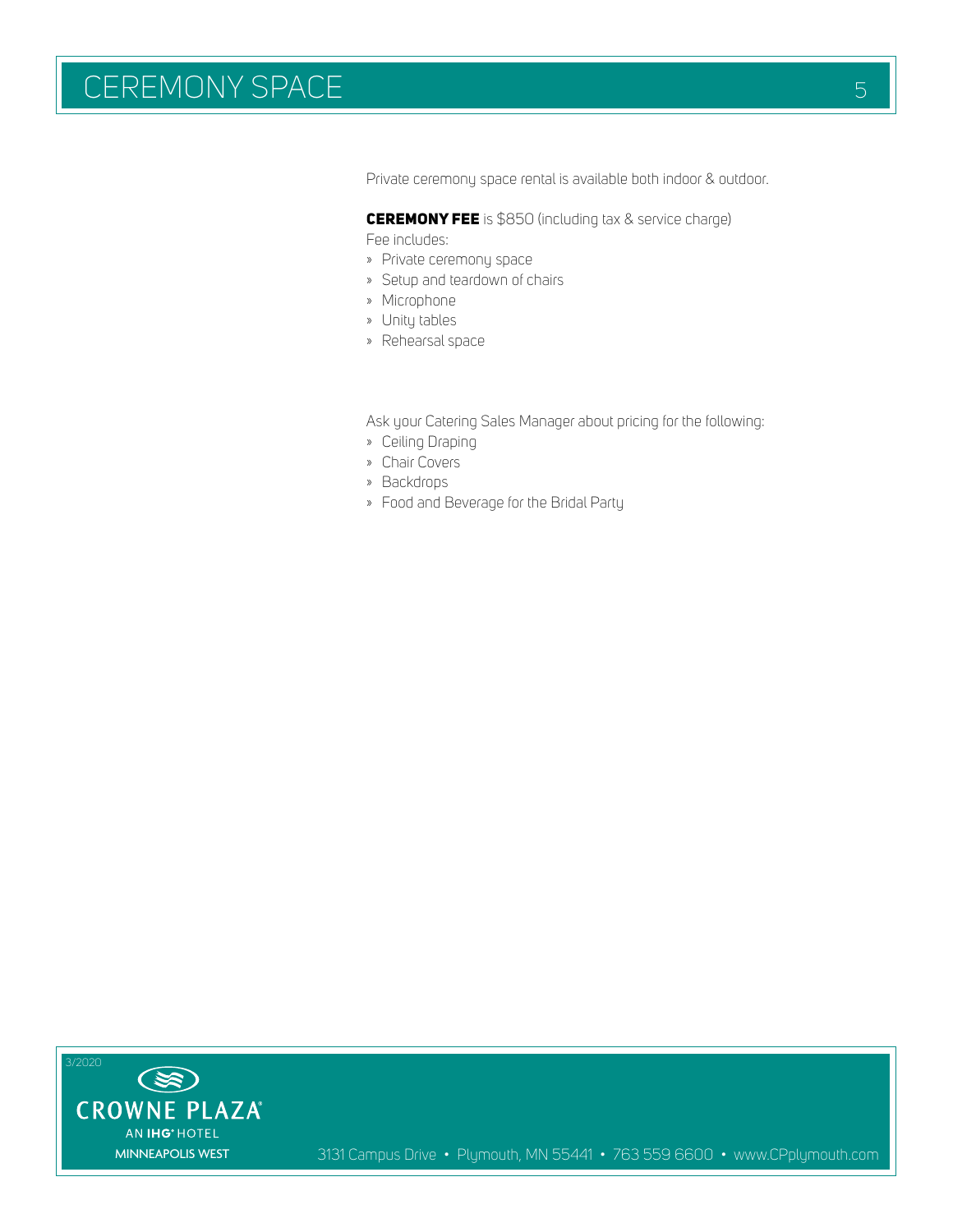# WEDDING PLATED DINNER ENTREES 66

All Entrees include: Baked rolls and butter, freshly brewed coffee and tea

#### STARTERS: Choice of one

- » **Tomato Bisque Soup**
- » **Chicken Wild Rice Soup**
- » **Tossed Garden Salad**

Mixed greens, cucumber, tomato, carrots, ranch & French dressings

» **Caesar Salad**

Hearts of romaine lettuce, Parmesan cheese, garlic croutons, Caesar dressing

- » **Spinach Salad** Spinach, strawberries, candied almonds, goat cheese, raspberry vinaigrette
- » **Harvest Salad**

Mixed greens, candied walnuts, dried cranberries, bleu cheese crumbles, poppy seed vinaigrette

#### CHICKEN ENTREES:

» **Sautéed Breast of Chicken** / 32

Drizzled in a sundried tomato cream sauce or a champagne cream sauce

- » **Lemon and Rosemary Seared Chicken** / 35 Pan seared chicken with a lemon beurre blanc
- » **Chicken Minnesota** / 38

Stuffed with apples, sausage, & wild rice with mushroom tarragon veloute

» **Saltimbocca** / 38 Stuffed with prosciutto ham, sage & provolone with Parmesan pepper cream sauce

### BEEF ENTREES:

- » **Roast Sliced Sirloin** (GF) / 36 Bordelaise sauce
- » **Flat Iron Sirloin Steak** (GF) / 38 Garlic chive butter
- » **London Broil** (GF) / 38 Caramelized sweet onions & cabernet glaze
- » **Grilled Ribeye Steak** (GF) / 40 Garlic chive butter
- » **New York Strip** / 45 Garlic chive butter
- » **Filet Mignon** (GF) / 50 Bordelaise sauce

Two entrée selections per meal are permitted, not including special dietary requests.

If three or more entrées are selected, there will be an additional charge of \$2 per entrée.



*All prices subject to service charge (24%) and applicable sales tax (7.525%) for food and 10.025% for liquor. Pricing subject to change. Menus and pricing applicable for weddings booked at the Crowne Plaza Minneapolis West.*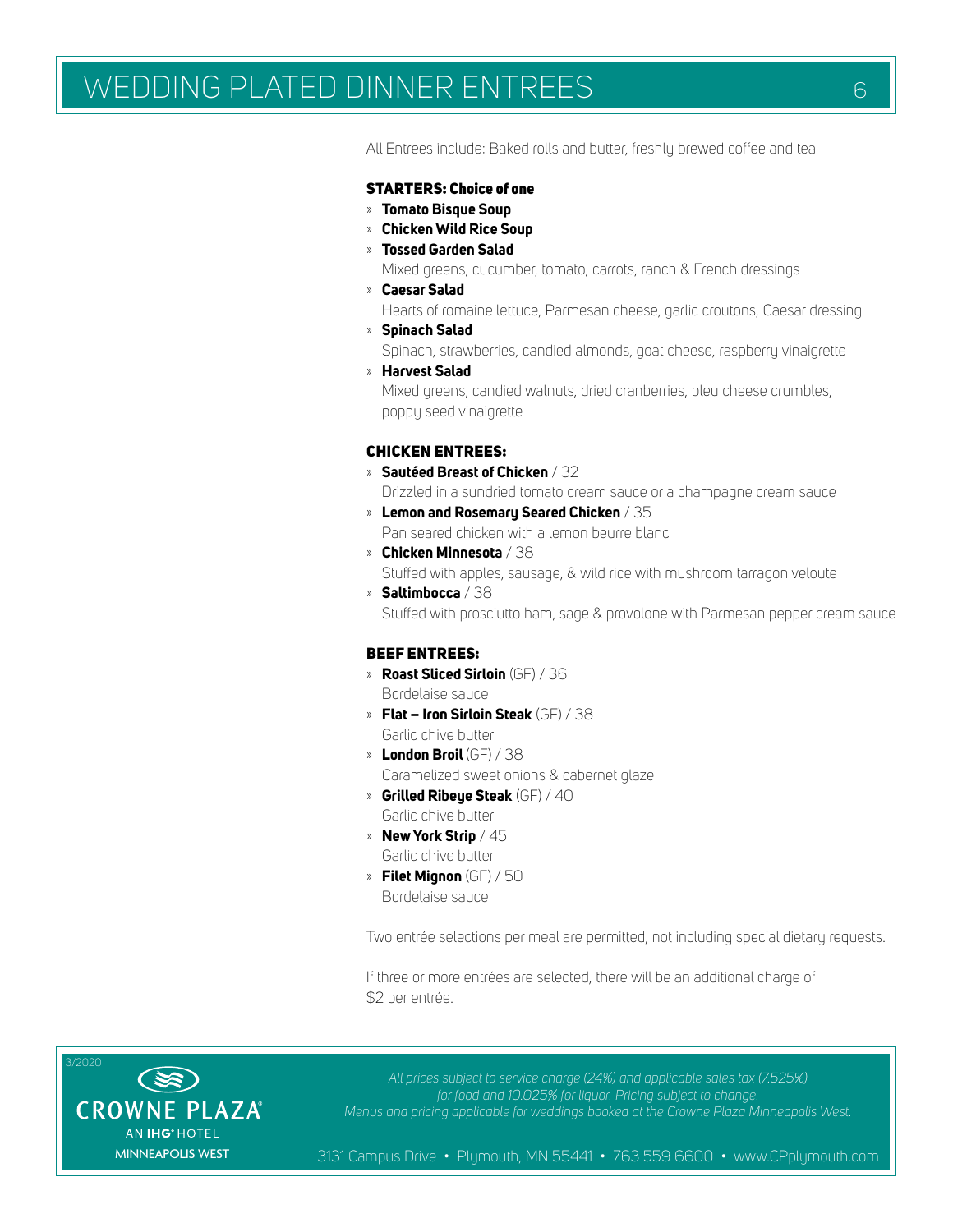# WEDDING PLATED DINNER ENTREES (continued)

#### SEAFOOD ENTREES:

- » **Seared Tilapia** (GF) / 36 Pineapple salsa
- » **Grilled Atlantic Salmon** (GF) / 38 Blackberry glaze
- » **Potato Crusted Walleye** / 40 Chive beurre blanc
- » **Shrimp Primavera** / 42 Penne pasta, grilled shrimp, fresh vegetables, Parmesan cheese

### VEGETARIAN & VEGAN ENTREES:

- » **Pesto Ravioli** / 28 Basil cream sauce & toasted pine nuts
- » **Butternut Squash Ravioli** (GF) / 29 Buttery cream sauce, walnuts, blue cheese & roasted tomatoes
- » **Chickpea Fritters** (Vegan) / 30 Harisa spiced cauliflower, stewed tomatoes & garlic green beans
- » **Quinoa Peppers** (Vegan) / 30 Quinoa & bean stuffed peppers, succotash & mango chutney

#### CHILDREN'S MEAL

Ages 12 & Under. Entrée includes Fresh Fruit Cup & French Fries

- » **Chicken Tenders** / 15
- » **Macaroni & Cheese** / 15
- » **Hamburger or Cheeseburger** / 15

# ACCOMPANIMENTS

#### STARCH: Select one

- » Mashed potatoes with sour cream & chives
- » Sliced red skin potatoes with a hint of dill
- » Tri-colored fingerling potatoes
- » Garlic mashed potatoes
- » Sweet potato puree
- » Wild rice pilaf

#### VEGETABLE: Select one

- » Honey glazed carrots with golden raisins
- » Mixed roasted vegetables
- » Asparagus with lemon
- » Squash medley
- » Green beans
- » Broccoli

Two entrée selections per meal are permitted, not including special dietary requests.

If three or more entrées are selected, there will be an additional charge of \$2 per entrée.



*All prices subject to service charge (24%) and applicable sales tax (7.525%) for food and 10.025% for liquor. Pricing subject to change. Menus and pricing applicable for weddings booked at the Crowne Plaza Minneapolis West.*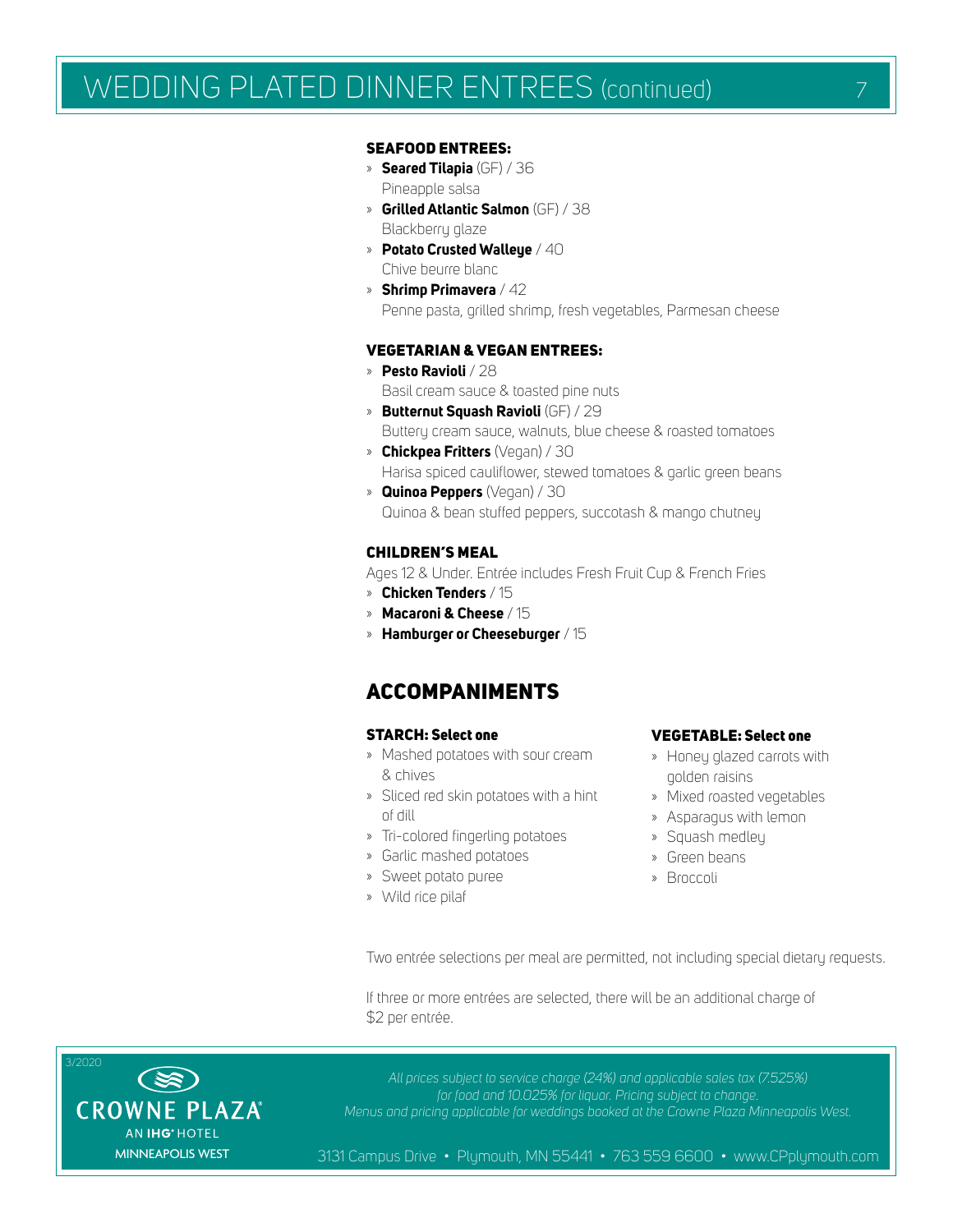# WEDDING DINNER BUFFETS AND RESERVE AND RESERVE AND RESERVE AND RESERVE AND RESERVE AND RESERVE AND RESERVE AND

(Minimum of 30 guests – Maximum of 1.5 hours of service)

All Buffets include: Freshly brewed coffee and tea

#### ONCE IN A LIFETIME

- » Mixed greens, cucumber, tomato, carrots, ranch & French dressings
- » Italian pasta salad with fresh vegetables & Asiago cheese
- » Sautéed breast of chicken with champagne sauce
- » Braised pot roast
- » Wild rice pilaf
- » Mashed potatoes with sour cream & chives
- » Mixed roasted vegetables
- 34 / person

# TO HAVE AND TO HOLD

- » Spinach salad with strawberries, candied almonds & goat cheese with mango vinaigrette
- » Pasta primavera salad
- » Sautéed chicken with artichoke butter sauce
- » Roasted pork loin with a pear craisin salsa
- » Seared mahi-mahi topped with pineapple & sun-dried cranberries
- » Mashed Potatoes with sour cream & chives
- » Wild rice pilaf
- » Cauliflower, broccoli & carrot medley

37 / person

# FOREVER AND ALWAYS

- » Classic Caesar salad
- » Tomato, fresh mozzarella salad with Italian dressing
- » Sautéed champagne chicken with toasted almonds & slivered grapes
- » Roast sliced sirloin with bordelaise sauce
- » Grilled Atlantic salmon with blackberry glaze
- » Garlic roasted potatoes
- » Wild rice pilaf
- » Baby carrots & asparagus
- 42 / person

#### THE ADVENTURE BEGINS

- » Mesclun greens, candied pecans, gorgonzola cheese, craisins with red wine vinaigrette
- » Roasted vegetable salad with pesto vinaigrette
- » Sliced fresh fruits & berries
- » Sautéed Chicken with sun-dried tomato cream sauce
- » London Broil with caramelized sweet onions & cabernet glaze
- » Lobster crusted cod with sherry cream sauce
- » Garlic roasted potatoes
- » Wild rice pilaf
- » Roasted vegetable medley
- 46 / person



*All prices subject to service charge (24%) and applicable sales tax (7.525%) for food and 10.025% for liquor. Pricing subject to change. Menus and pricing applicable for weddings booked at the Crowne Plaza Minneapolis West.*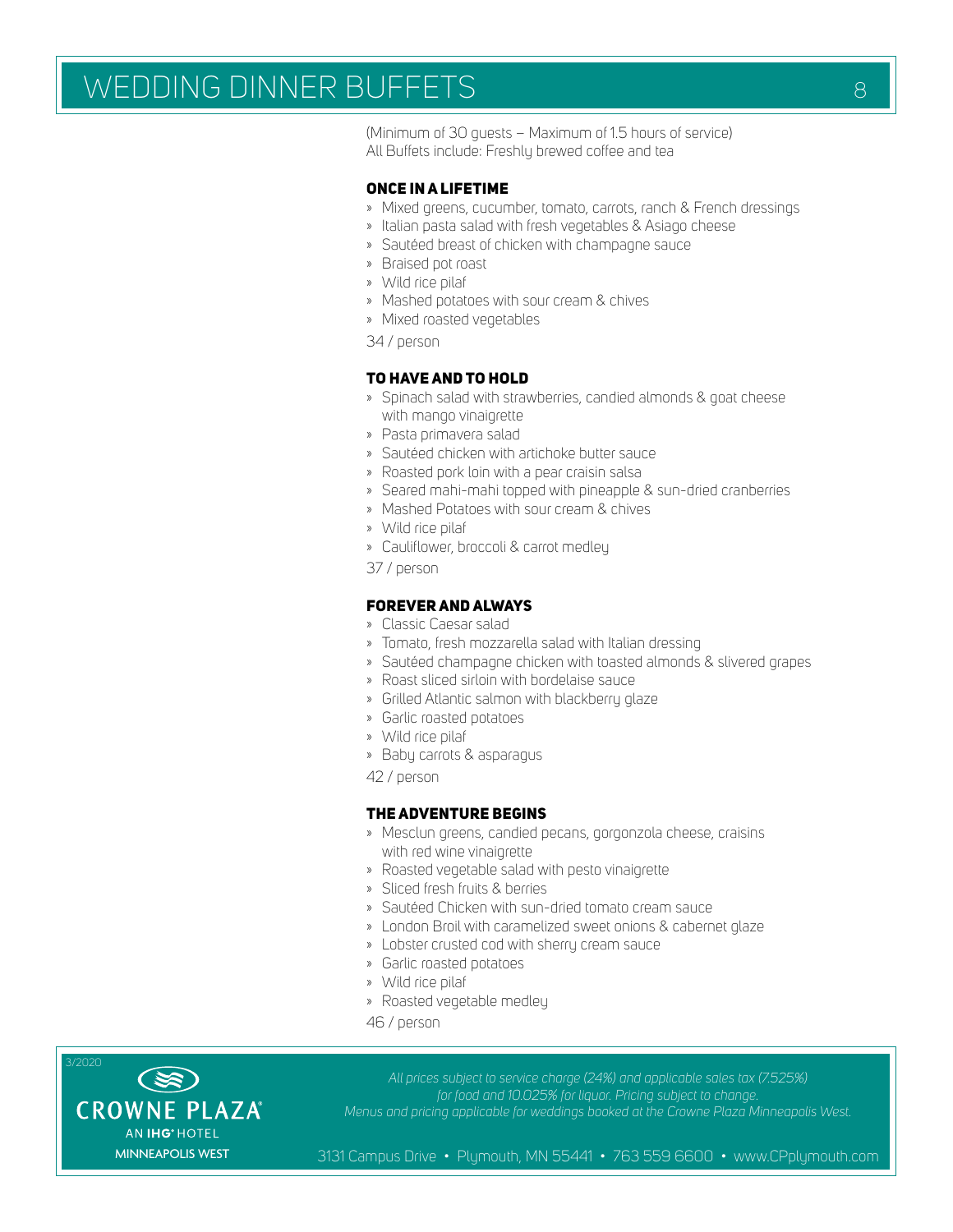# WEDDING PACKAGES AND RESIDENCE OF A STREET OF REAL PROPERTY.

Packages include baked bread and butter, freshly brewed coffee and hot tea.

# **Cherish**

55 Plated | 62 Buffet

- » One hour hosted Premium bar
- » Champagne or wine pour with dinner » Two stationary or butler passed
- hors d'oeuvres » Two Entrées
- » Unlimited sodas
- » Coffee & Water Station after dinner
- *»* **Choose two entrees from Tier 1 and Tier 2.**

# TIER 1 ENTRÉES:

- » Sautéed champagne chicken
- » Lemon and rosemary seared chicken (GF)
- » Apple jack pork loin
- » Flat-iron steak *not available for buffet*
- » Seared mahi-mahi, pineapple, sun-dried cranberries (GF)
- » Pesto ravioli (Vegetarian)
- » Chickpea fritters (Vegan)

# HORS D'OEUVRES SELECTIONS **Stationary**

- » Vegetable crudités (GF)
- » Raspberry baked brie en croute
- » Display of cheese (GF)
- » Guacamole display

# SALAD SELECTIONS

» **Tossed Garden Salad**

Mixed greens, cucumber, tomato, carrots, ranch & French dressings

- » **Caesar Salad** Hearts of romaine lettuce, Parmesan cheese, garlic croutons, Caesar dressing » **Spinach Salad**
- Spinach, strawberries, candied almonds, goat cheese, raspberry vinaigrette
- » **Harvest Salad** Mixed greens, candied walnuts, dried cranberries, bleu cheese crumbles, poppy seed vinaigrette

Two entrée selections per meal are permitted, not including special dietary requests.

If three or more entrées are selected, there will be an additional charge of \$2 per entrée.



*All prices subject to service charge (24%) and applicable sales tax (7.525%) for food and 10.025% for liquor. Pricing subject to change. Menus and pricing applicable for weddings booked at the Crowne Plaza Minneapolis West.*

3131 Campus Drive • Plymouth, MN 55441 • 763 559 6600 • www.CPplymouth.com

# **Adore**

# 40 Plated | 50 Buffet

- » Sparkling cider or champagne pour with dinner
- » Two stationary hors d'oeuvres
- » Two Entrées
- » Unlimited sodas
- » Coffee & Water Station after dinner
- » **Choose two entrees from Tier 1**

# TIER 2 ENTRÉES

- » Chicken Minnesota
- » New York strip (GF) *not available for buffet*
- » London broil
- » Grilled Atlantic salmon with blackberry glaze (GF)
- » Potato crusted walleye

#### **Passed**

- » Tomato bruschetta
- » Shrimp cocktail shooters
- » Caprese skewers (GF)
- » Homemade meatballs
- » Vegetable spring rolls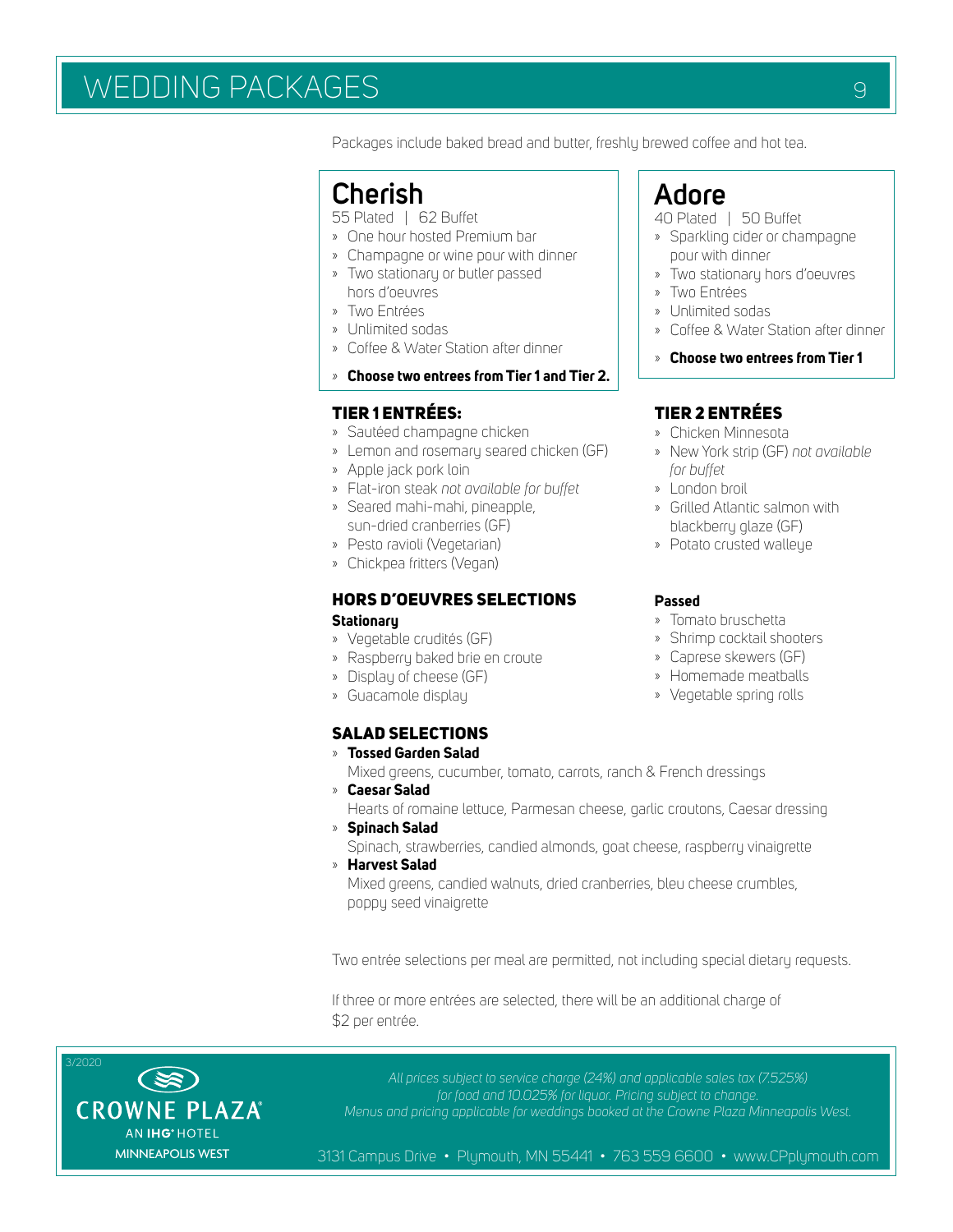50 pieces per serving.

An additional butler fee of \$50 per butler will be applied, one butler per 75 guests.

### CHICKEN

## BEEF

| Reuben wontons, corned beef, Swiss cheese, sauerkraut, |  |
|--------------------------------------------------------|--|
|                                                        |  |
|                                                        |  |
|                                                        |  |
|                                                        |  |

# PORK

### SEAFOOD

# VEGETARIAN



*All prices subject to service charge (24%) and applicable sales tax (7.525%) for food and 10.025% for liquor. Pricing subject to change. Menus and pricing applicable for weddings booked at the Crowne Plaza Minneapolis West.*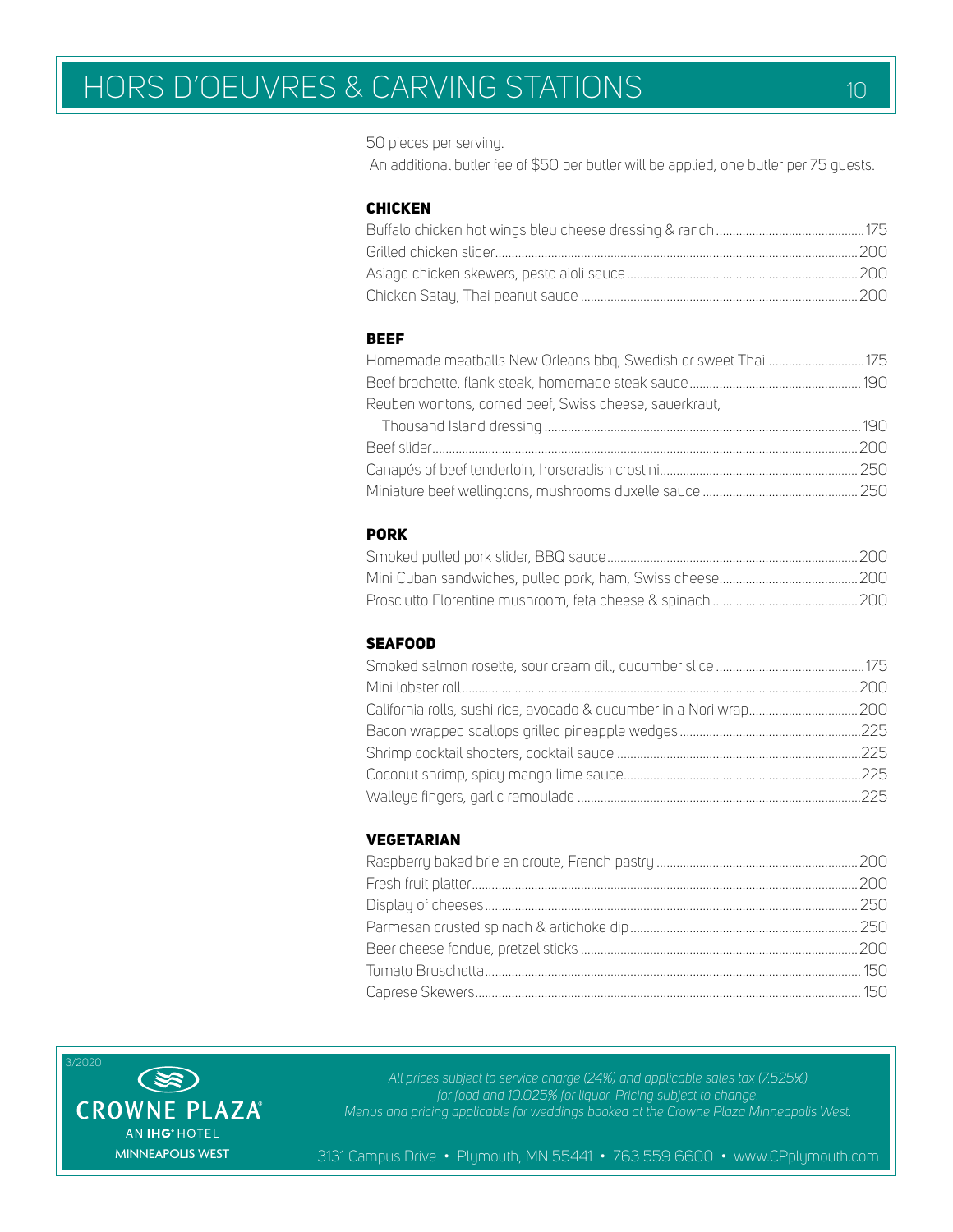# HORS D'OEUVRES & CARVING STATIONS (continued) 11

50 pieces per serving.

An additional butler fee of \$50 per butler will be applied, one butler per 75 guests.

### VEGAN

| Guacamole Display, onion, chilies, tomatoes, tri-color chips, salsa 175          |  |
|----------------------------------------------------------------------------------|--|
| Vegetable crudités, carrots, cauliflower, radish, sweet peppers, hummus dip  175 |  |
|                                                                                  |  |

### CARVING STATIONS

*All stations are served with baked rolls and accompanying condiments. \$100 chef attendant fee per 90 minutes will be applied.*

| Virginia Pit Ham with Coca-Cola, Dijon & brown sugar rub (Serves 50) 250 |  |
|--------------------------------------------------------------------------|--|
|                                                                          |  |
|                                                                          |  |



*All prices subject to service charge (24%) and applicable sales tax (7.525%) for food and 10.025% for liquor. Pricing subject to change. Menus and pricing applicable for weddings booked at the Crowne Plaza Minneapolis West.*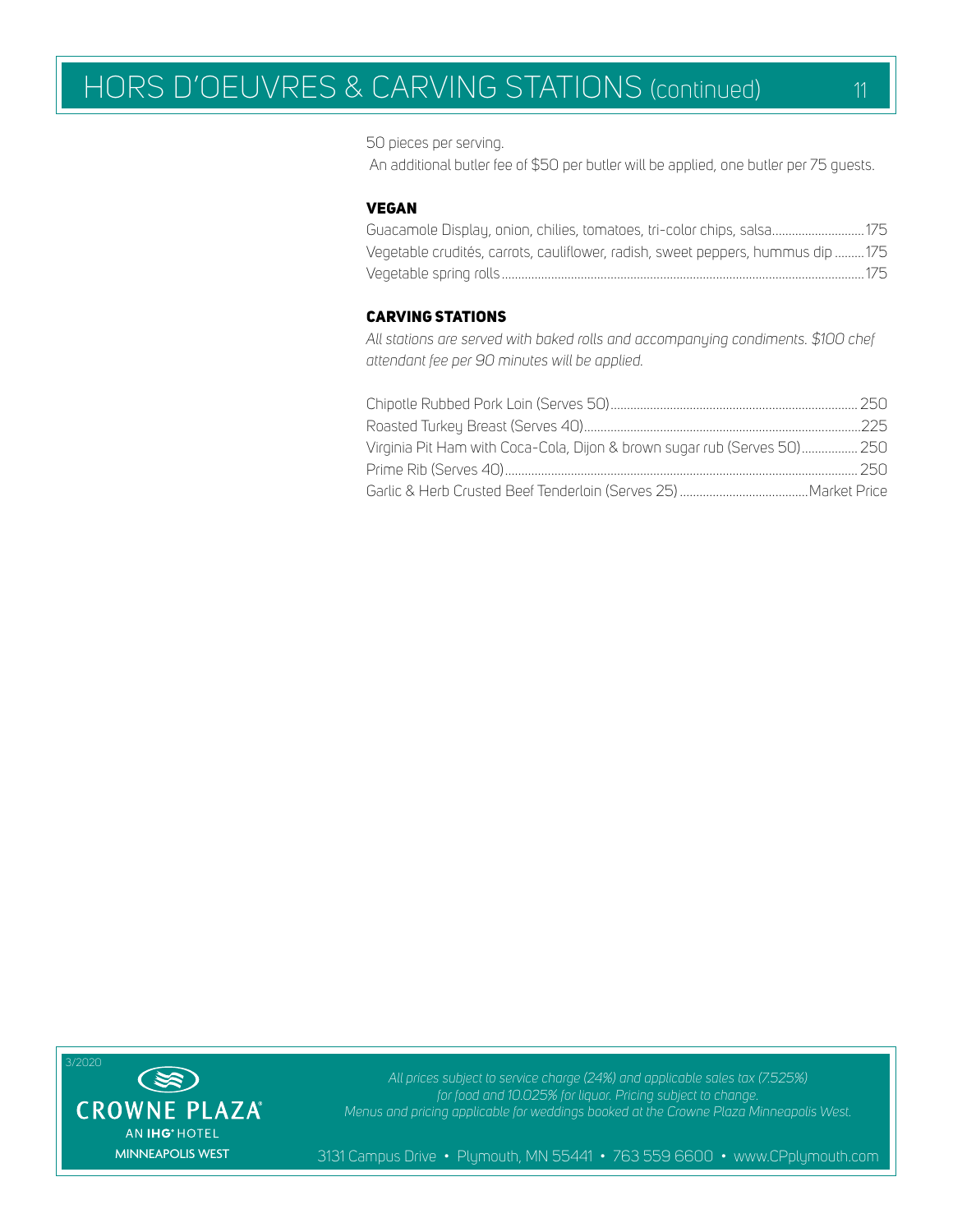# BANQUET BEVERAGE SERVICES **12** 12

Bartenders are required at all functions where liquor is served.

|                              | <b>HOST</b> | <b>CASH</b> |
|------------------------------|-------------|-------------|
|                              |             | 650         |
|                              |             | 7.50        |
| Top Shelf Brands  8.25       |             | 8.50        |
|                              |             | 7.50        |
|                              |             | 650         |
| Domestic Bottled Beer5.25    |             | 550         |
| Import Bottled Beer  6.25    |             | 6.50        |
| Coke Products & Juices  4.00 |             | 425         |

# UNLIMITED HOSTED HOURLY RECEPTION

Each tier includes house wines, domestic & import bottled beers, soft drinks & juices

## **Call Brands**

12.00 / person, first hour 7.00 / person, each additional hour

## **Premium Brands**

14.00 / person, first hour 8.00 / person, each additional hour

#### **Top Shelf Brands**

16.00 / person, first hour 9.00 / person, each additional hour

#### CALL Pinnacle vodka

| Beefeater<br>Bacardi Silver<br>Captain Morgan<br>Christian Brothers<br>Windsor<br>Jim Beam<br>Dewars | qin<br>rum<br>rum<br>brandy<br>whiskey<br>bourbon whiskey<br>scotch whiskey |
|------------------------------------------------------------------------------------------------------|-----------------------------------------------------------------------------|
| <b>PREMIUM</b><br>Absolut                                                                            | vodka                                                                       |
| Tito's                                                                                               | vodka                                                                       |
| Tanqueray<br>Korbel                                                                                  | qin<br>brandy                                                               |
| Jose Cuervo<br>Malibu Coconut                                                                        | tequila<br>rum                                                              |
| Bacardi Silver                                                                                       | rum                                                                         |
| Bacardi Limon                                                                                        | rum                                                                         |
| Jack Daniels<br>Canadian Club                                                                        | whiskey<br>whiskey                                                          |
| Jameson                                                                                              | whiskey                                                                     |
| Johnnie Walker Red<br>Crown Royal                                                                    | scotch whiskey<br>whiskey                                                   |
|                                                                                                      |                                                                             |

# **TOP**

Grey Goose | vodka Ketel One Vodka Bombay Sapphire | gin Johnnie Walker Black | scotch Glenlivet 12 yr. | scotch whiskey Patron Silver | tequila

Makers Mark | bourbon whiskey

#### CORDIALS

Kahlua | rum & coffee liqueur Baileys  $\vert$  original Irish cream Disaronno | amaretto Grand Marnier | orange liqueur

# BEER

#### **DOMESTIC** / 395

Michelob Golden Light Bud Light Miller Lite Coors Light Grain Belt

# **SPECIALTY** / 575

Blue Moon Summit EPA Stella Artois Surly Furious Castle Danger Finnegan's Amber Ale

#### **DOMESTIC**

Michelob Golden Light Budweiser Bud Light Miller Lite Coors Light Grain Belt Premium

# **KEGS BOTTLES**

# **SPECIALTY**

Leinenkugel's Honeyweiss Heineken Corona Blue Moon Summit EPA Stella

3/2020 **ES) CROWNE PLAZA** AN IHG<sup>®</sup> HOTEL MINNEAPOLIS WEST

*All prices subject to service charge (24%) and applicable sales tax (7.525%) for food and 10.025% for liquor. Pricing subject to change. Menus and pricing applicable for weddings booked at the Crowne Plaza Minneapolis West.*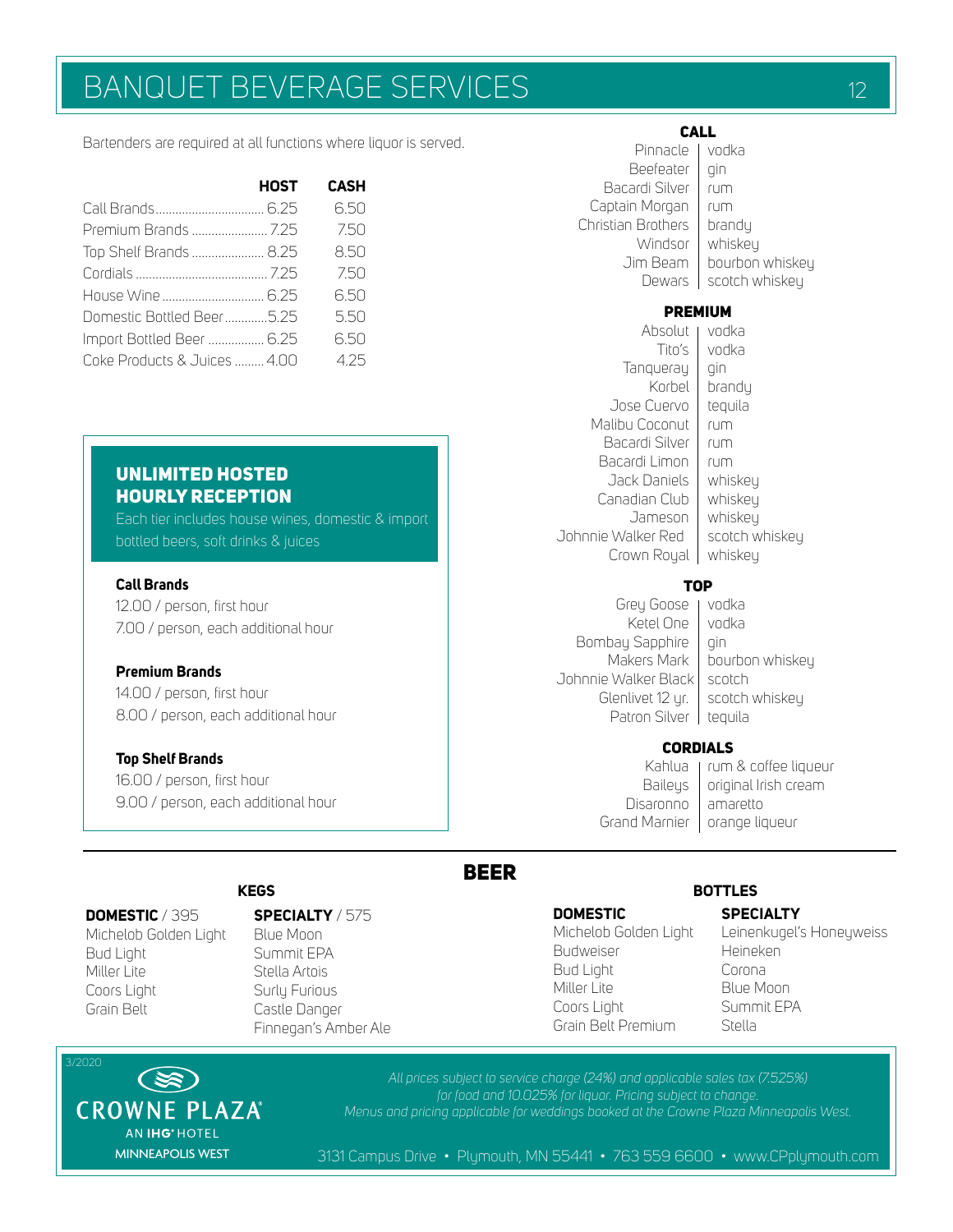# WINE SELECTION 13

# SPARKLING & ROSÉ

# **WHITES**

# **Chardonnay**

|                                                                    | .29 |
|--------------------------------------------------------------------|-----|
|                                                                    |     |
| Cambria Katherine's Vineyard Chardonnay, Santa Maria, California38 |     |
| <b>Sauvignon Blanc</b>                                             |     |
|                                                                    |     |
|                                                                    |     |
| <b>Pinot Grigio</b>                                                |     |
|                                                                    |     |
| White Blend & White Zinfandel                                      |     |
|                                                                    |     |
|                                                                    |     |
| <b>Riesling</b>                                                    |     |
|                                                                    |     |

# REDS

| Merlot |  |
|--------|--|
|        |  |

|                                                             | 30  |
|-------------------------------------------------------------|-----|
|                                                             | -34 |
| <b>Cabernet Sauvignon</b>                                   |     |
|                                                             | 29  |
| Columbia Crest Grand Estates, Columbia Valley, Washington30 |     |
|                                                             |     |
| <b>Red Blend</b>                                            |     |
|                                                             | 38  |
| <b>Pinot Noir</b>                                           |     |
|                                                             | -38 |
| <b>Malbec</b>                                               |     |
|                                                             |     |
|                                                             |     |

*Guests may be asked to present identification. Minnesota state law prohibits the sale of alcohol to anyone under the age of 21.*



*All prices subject to service charge (24%) and applicable sales tax (7.525%) for food and 10.025% for liquor. Pricing subject to change. Menus and pricing applicable for weddings booked at the Crowne Plaza Minneapolis West.*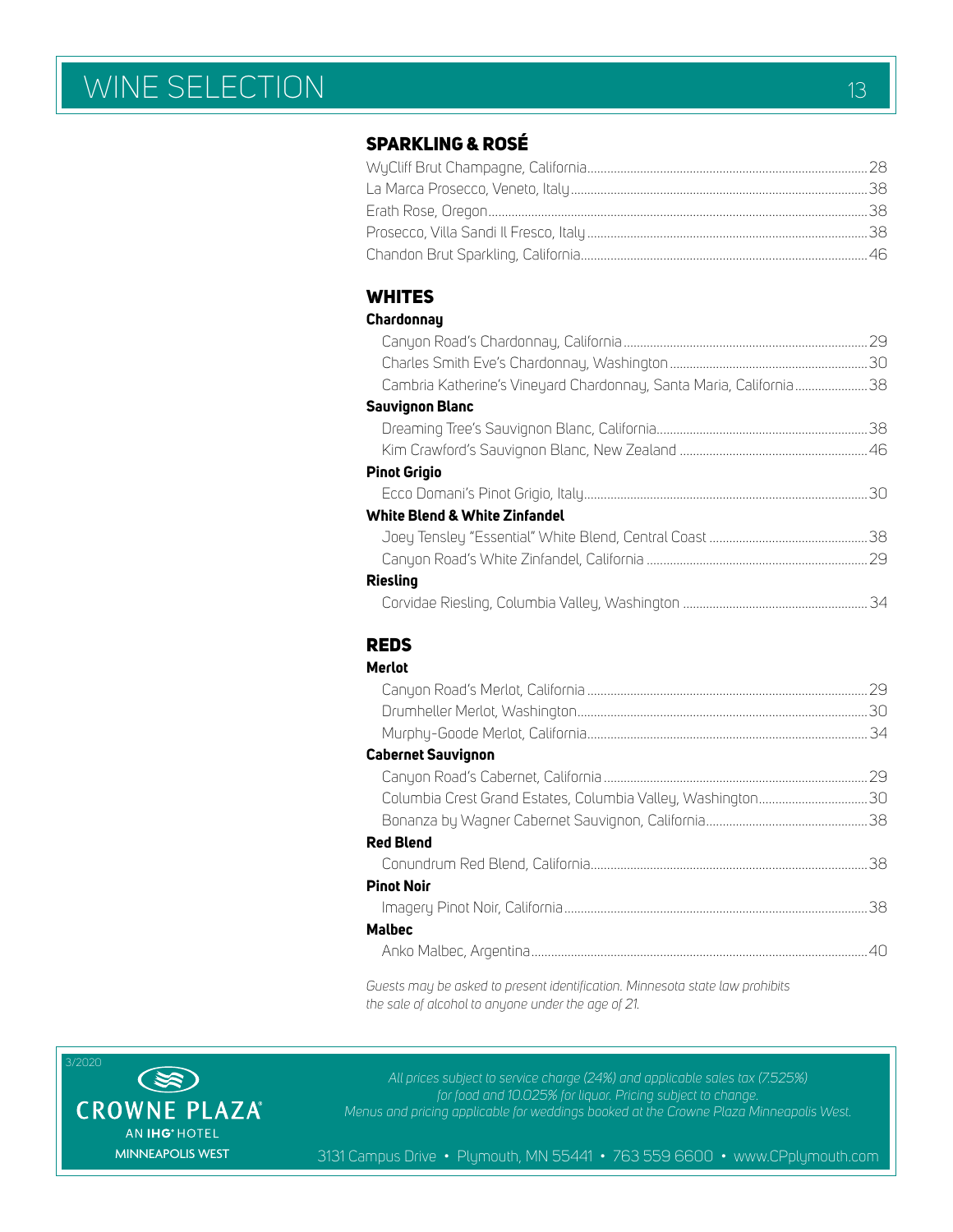# LATE NIGHT SNACKS 14

| <b>Pizza</b>                                                                                                       |  |
|--------------------------------------------------------------------------------------------------------------------|--|
| <b>S'more Station</b><br>Hershey's Milk Chocolate Bars, Graham Crackers, Marshmallow 6 / person                    |  |
| Nacho Bar<br>Tortilla Chips, Guacamole, Salsa, Sour Cream, Warm Nacho Cheese,                                      |  |
| <b>Wings &amp; Cheese Curds</b><br>Boneless chicken wings with buffalo, teriyaki, or BBQ sauce &                   |  |
| <b>Dollar Sandwiches &amp; Chips</b><br>Ham & Turkey sandwiches on silver dollar rolls with Kettle Chips32 / dozen |  |
| <b>Soft Pretzel Station</b>                                                                                        |  |
|                                                                                                                    |  |
|                                                                                                                    |  |
|                                                                                                                    |  |
|                                                                                                                    |  |
|                                                                                                                    |  |
| <b>Puppy Chow</b>                                                                                                  |  |



*All prices subject to service charge (24%) and applicable sales tax (7.525%) for food and 10.025% for liquor. Pricing subject to change. Menus and pricing applicable for weddings booked at the Crowne Plaza Minneapolis West.*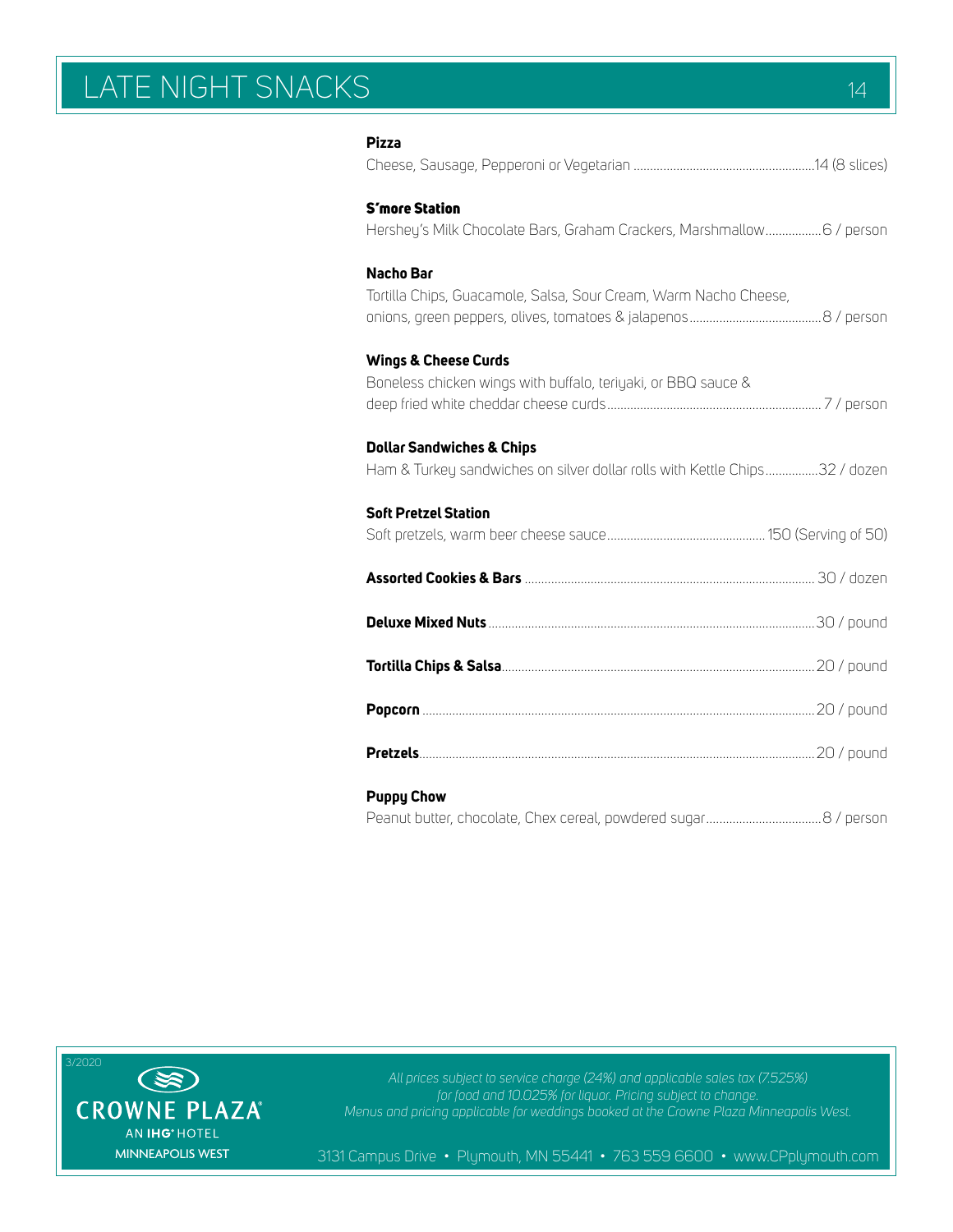# MORNING OF WEDDING 15 1999 AND 15

Let our team do the work and we'll deliver the items you choose directly to your suite at a time convenient for you.

# **Bride's Package** 145 serves 6 people

Includes:

- » a bottle of sparkling wine
- » a carafe of orange juice

*Add \$12 per person for each additional guest.*

# **Choose 3 of the following:**

- » Granola Bars
- » Breakfast Bars
- » Fresh Cut Fruit
- » Assorted Muffins
- » Deluxe Mixed Nuts
- » Assorted Croissants
- » Pita Chips & Hummus
- » Individual Greek Yogurt
- » Bagels & Cream Cheese
- » Fresh Vegetables & Hummus
- » Domestic Cheese & Sliced Baguette

| Build Your Own Yogurt & Granola Parfait  6 / person |  |
|-----------------------------------------------------|--|
| Scrambled Eggs & Bacon or Sausage  7.50 / person    |  |
|                                                     |  |
|                                                     |  |
|                                                     |  |
| Assortment of Croissant Sandwiches 60 / dozen       |  |
| Individual Grilled Cheese Sandwiches 40 / dozen     |  |
| Display of Cubed Cheese, Cured Meats,               |  |
|                                                     |  |

# **Groom's Package**

145 serves 6 people Includes:

» 6 domestic beers of your choice

*Add \$12 per person for each additional guest.*

### **Choose 3 of the following:**

- » Granola Bars
- » Breakfast Bars
- » Assorted Muffins
- » Assorted Cookies
- » Deluxe Mixed Nuts
- » Assorted Croissants
- » Tortilla Chips & Salsa
- » Pita Chips & Hummus
- » Bagels & Cream Cheese
- » Soft Pretzels with Beer Cheese
- » Domestic Cheese & Sliced Baguette

# **Mimosa Bar**

Orange Juice & WyCliff Brut, Strawberries for Garnish8 / person

#### **Bloody Mary Station**

Pinnacle Vodka & Bloody Mary Mix, Display of Beef Sticks, Cheese Cubes, Celery Stick, Pickles & Olives.......10 / person

# À LA CARTE ITEMS

### **Beverages**

| (charged on consumption) |  |
|--------------------------|--|
|                          |  |
|                          |  |
|                          |  |
|                          |  |
|                          |  |

## **Food**



*All prices subject to service charge (24%) and applicable sales tax (7.525%) for food and 10.025% for liquor. Pricing subject to change. Menus and pricing applicable for weddings booked at the Crowne Plaza Minneapolis West.*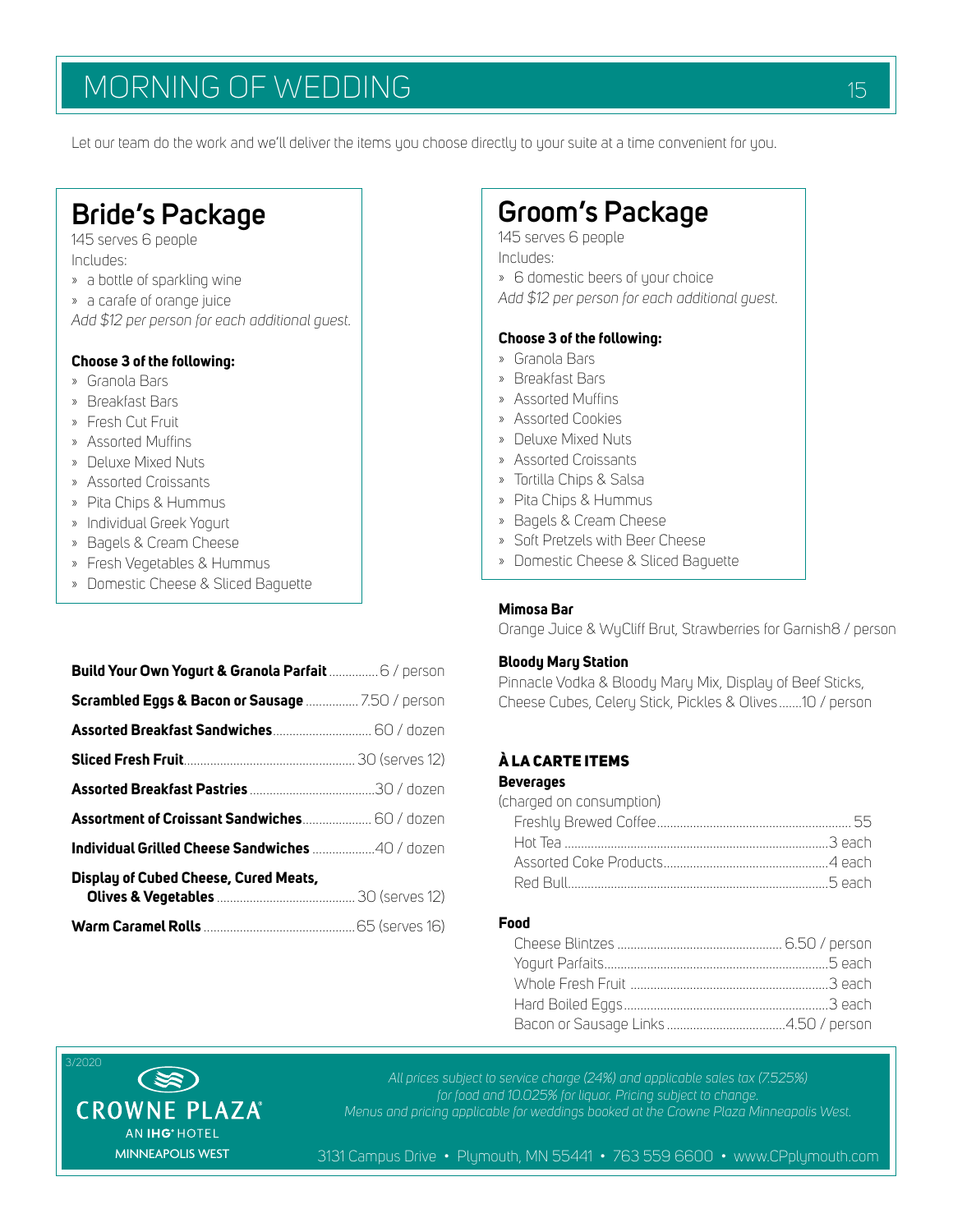# GIFT OPENING THE CONTROL OF THE CONTROL OF THE CONTROL OF THE CONTROL OF THE CONTROL OF THE CONTROL OF THE CONTROL OF THE CONTROL OF THE CONTROL OF THE CONTROL OF THE CONTROL OF THE CONTROL OF THE CONTROL OF THE CONTROL OF

All breakfast are accompanied with freshly brewed coffee, hot tea & orange juice.

#### CONTINENTAL BREAKFAST

- » Scrambled eggs
- » Breakfast pastries & preserves
- » Whole & prepared fresh fruit
- 10 / person

### WAKE UP BREAKFAST

- » Scrambled eggs
- » Bacon or sausage links
- » Hash browns or pancakes
- » Breakfast pastries & preserves
- 14 / person

#### ALL AMERICAN BREAKFAST

- » Sliced fresh fruit
- » Scrambled eggs with cheddar cheese
- » Pancakes with syrup
- » Bacon and sausage links
- » Hash browns
- » Breakfast pastries & preserves
- 22 / person

#### BOUNDARY WATERS BRUNCH

- » Breakfast pastries
- » Sliced fresh fruits
- » Scrambled eggs with cheddar cheese
- » Bacon & sausage links
- » Country style potatoes
- » Warm caramel rolls
- » Strawberry spinach salad with mango vinaigrette
- » Fresh Atlantic salmon with a champagne sauce
- » Chicken Piccata, lemon caper sauce
- » Roasted vegetable medley
- » Oven roasted potatoes
- 30 / person (minimum of 30 guests)



*All prices subject to service charge (24%) and applicable sales tax (7.525%) for food and 10.025% for liquor. Pricing subject to change. Menus and pricing applicable for weddings booked at the Crowne Plaza Minneapolis West.*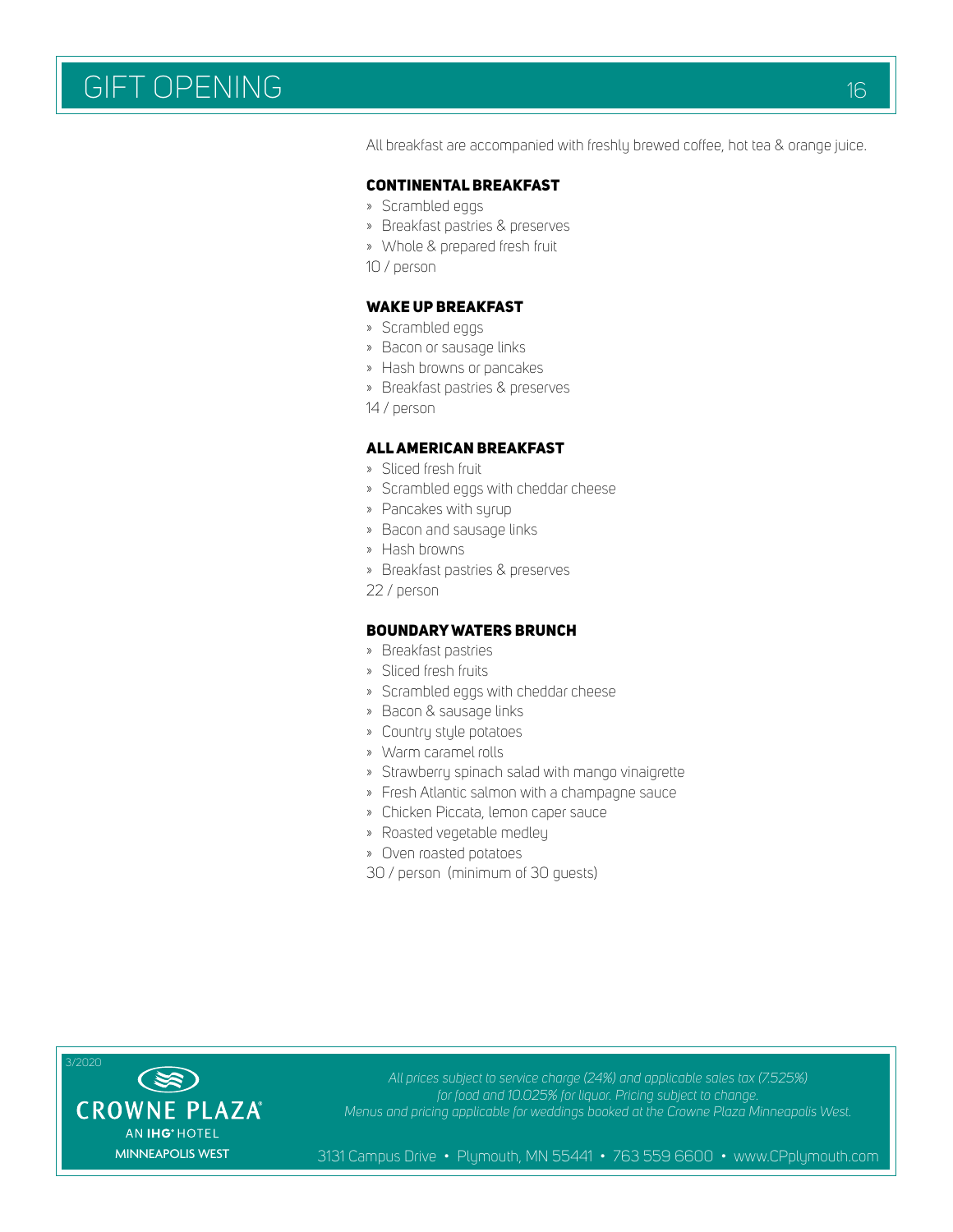# PREFERRED VENDOR LIST THE CONTROL CONTROL TO A 17

# ENTERTAINMENT

Dan Selby 651-983-5259 djmatrimony.com

Harpist Serena O'Meara 715-830-5070 omearamusic.com

Instant Request 952-934-6110 instantrequest.com

Midwest Sound 651-644-4111 midwestsound.com

Pianist Sharon Planer 612-845-1970 pianistforparties.com

Rock It Man Entertainment 651-214-2198 rockitmanentertainment.com

# **BAKERIES**

Buttercream Bakery Minnetonka 952-249-0390 buttercream.info

Muddu Paws Cheesecakes 763-545-7161 muddypawscheesecake.com

Nothing Bundt Cakes Minnetonka 952-546-1406 nothingbundtcakes.com

**OFFICIANTS** Affordable I Do's 612-272-9436 affordableidos.com MN Wedding Officiants 612-825-4432 minnesotaofficiants.com

HAIR & MAKEUP Creative Beauté Agency 612-567-3434 creativebeauteagency.com

Primped 612-470-7767 primpedmn.com

RefEYEance II 513-666-9933 bestweddinghairandmakeup.com

WarPaint International 917-740-2896 warpaintinternational.com

# FLOWERS

**BLOMMÖNSTER** 612-432-1764 blommonster.com

Richfield Flowers 612-866-8416 richfieldflowers.com

The Wild Orchid Florist 763-416-0551 thewildorchidmn.com

DECOR Festivities MN 763-682-4846 festivitiesmn.com

Linen Effects 612-355-2500 lineneffects.com

Ultimate Events 763-559-8368 ue-mn.com

# PHOTOGRAPHERS

Bellagala 651-227-1202 bellagala.com

Emily Theisen Photography 763-442-5340 emilytheisenphotography.com

George Street Photography 866-831-4103 georgestreetphoto.com

Jeannine Marie Photography 651-434-1578 jeanninemarie.com

Kerri Kurz Photography 952-221-1098 Photosbykd.com

Mind of Mo Photography 651-367-4795 mindofmophotography.com

### VIDEOGRAPHERS

Alma Films 612-787-2562 almafilms.co

Anthony Begley 507-351-8410 anthonybegley.com

George Street Video 866-831-4103 georgestreetphoto.com

Sky Blue Weddings 651-200-8126 skyblueweddings.com

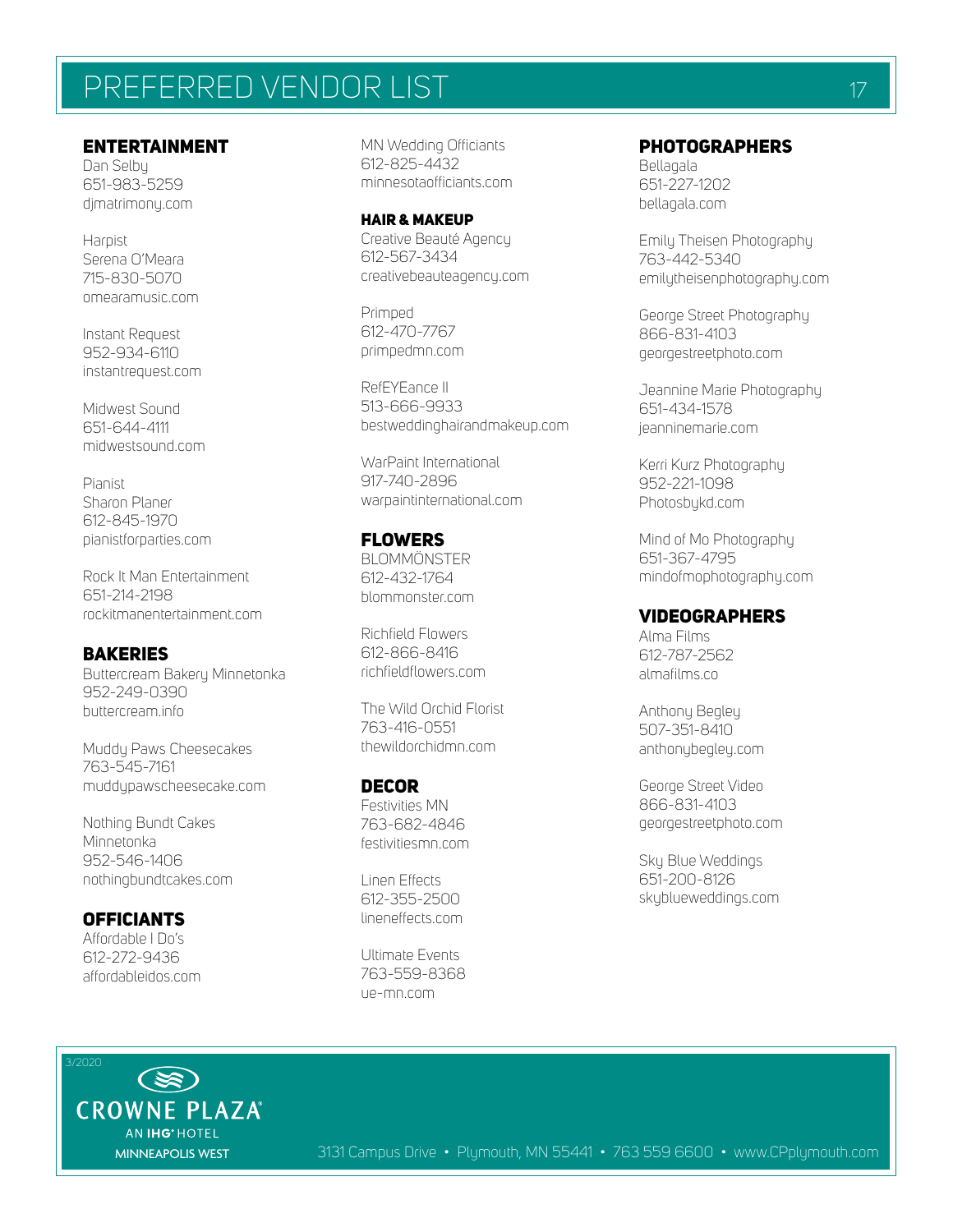# ACCOLADES & EXPERIENCES FROM OUR COUPLES 18

The Crowne Plaza Minneapolis West is proud to be recognized for its wedding services by two of the nation's most popular wedding planning platforms, The Knot and WeddingWire.

Crowne Plaza has been selected as a 2019 winner for The Knot Best of Weddings, an accolade representing the highest and most-rated wedding professionals as reviewed by real couples, wedding guests and their families on The Knot, a leading wedding planning brand.

In addition, the Crowne Plaza is a winner of the 2020 WeddingWire Couples' Choice Awards®, an award that recognizes the commitment to quality, service, responsiveness, and professionalism. This is the third consecutive year that the Crowne Plaza Minneapolis West has been named a winner of WeddingWire Couples' Choice Awards®.

*The Crowne Plaza was so incredibly easy to work with! From day one they were open and communicative, and helped me in any way they could accommodate. The food was great, the catering staff was amazingly helpful, and we had so many compliments on the venue. This hotel knows what they're doing for large events, and it shows! I couldn't be happier with our location choice.* – Kelly

*The Crowne Plaza was so beautiful & perfect for our wedding! The Regency ballroom*  felt so glamorous and the staff was amazing through the whole weekend! We had *family stay 3 nights and loved everything about the space! Ali was so great to work with; she really took care of everything for us. She was responsive & was a great contact with our vendors, as well!* – Jen

*The staff at the Crowne Plaza in Plymouth are beyond wonderful and helpful with anything and everything. We had the most amazing day and we couldn't have imaged it being any different. -* Sydney